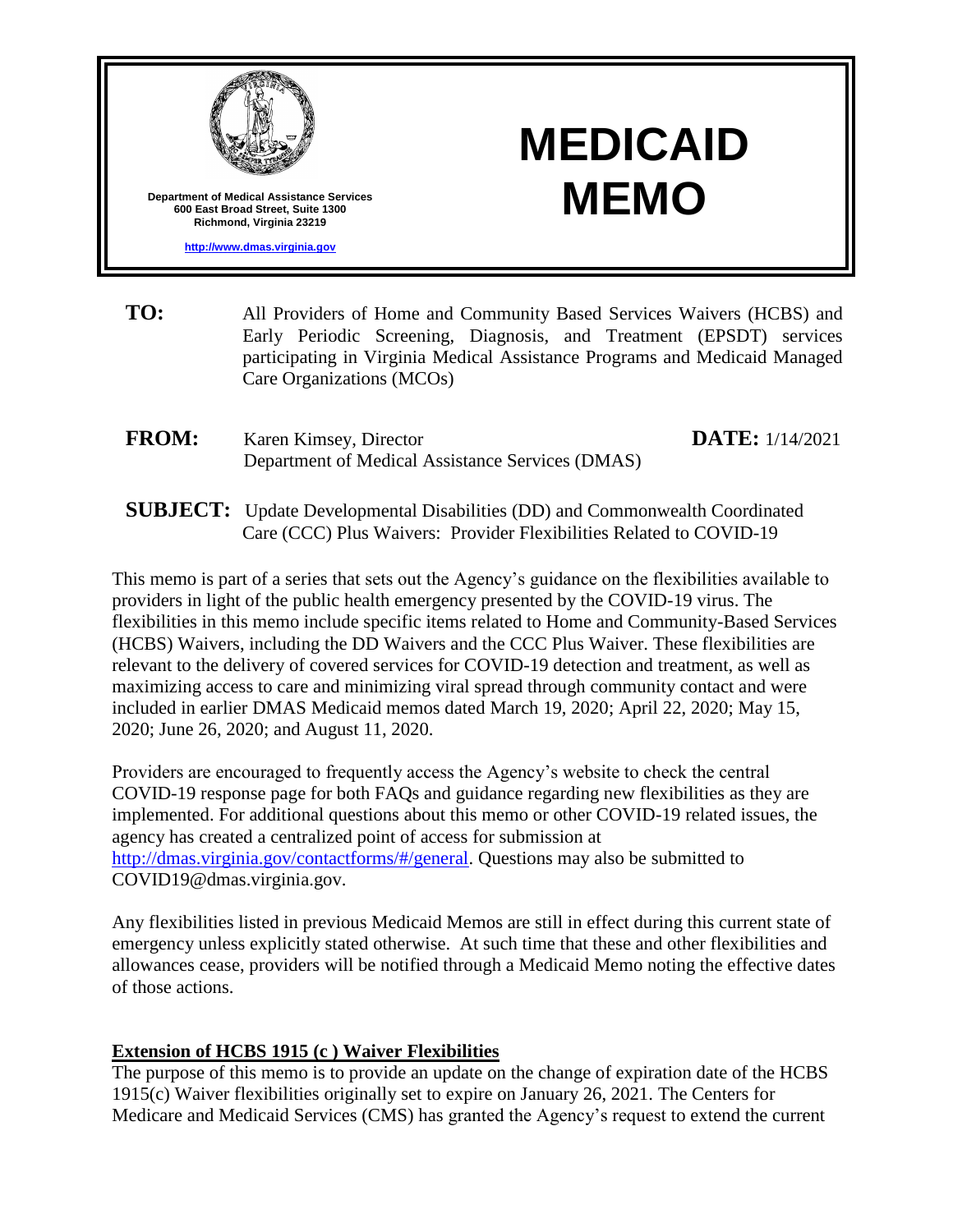Medicaid Memo: Update Developmental Disabilities (DD) and Commonwealth Coordinated Care (CCC) Plus Waivers:Provider Flexibilities Related to COVID-19 1/14/2021 Page 2

waiver flexibilities to March 12, 2021. Currently, the federally imposed maximum amount of time that a state may exercise emergency flexibilities is one year.

## **DD Waiver Service Flexibilities**

DD waiver service flexibilities that ended October 31, 2020 shall be available through March 12, 2021. This includes flexibilities in In-home Support Services, Community Engagement, Community Coaching, and Group Day Services. As a reminder, all normal documentation requirements must be in place in addition to that documentation that may also relate to the variance in service provisions. For example, if Group Day Services is being provided in a residential setting, the provider must adhere to all normal documentation requirements such as attendance sheets, documentation of staffing ratios and progress notes of the services provided as well as the documentation required by licensing around the requirements to provide the service in the group home.

For authorization requests received on or after January 14, 2021, Group Day Services may be authorized under a telehealth model. The telehealth service may be provided for individuals who have the technological resources and ability to participate with remote Group Day staff via virtual platforms (e.g., ZOOM, UberConference, etc.) in order to build skills to connect them with other community members and maintain current independent living skills. These services will not be allowed to be provided telephonically.

Examples of Group Day Service allowable activities that might be amenable to provision via telehealth:

- Developing problem-solving abilities; sensory, gross, and fine motor control abilities; and communication and personal care skills;
- Developing self, social, and environmental awareness skills;
- Developing skills as needed in positive behavior, using community resources, community safety and positive peer interactions, educational programs in integrated settings, forming community connections or relationships;
- Monitoring the individual's health and physical condition and other medical needs;
- Supporting older adults who participate in meaningful retirement activities in their communities, i.e., hobbies; and/or
- Career planning and resume developing based on career goals, personal interests, and community experiences

Providers interested in providing services to individuals under this model would make that authorization request in the Waiver Management System. These authorizations may only be requested through the March 12, 2021 consistent with Appendix K end date. Documentations, at a minimum, would need to include a revised Plan for Support for Group Day Services detailing the specific activities to be provided under telehealth. As a reminder, all changes to the Plan for Supports must involve a meeting with the individual's team. Authorizations will not be approved for more than twenty (20) units per week specific to use of telehealth. Groups are recommended to be no more than three (3) but may be allowed up to five (5) with justifications submitted to service authorization. There will need to be supporting documentation that shows the group ratios at the time of authorization request.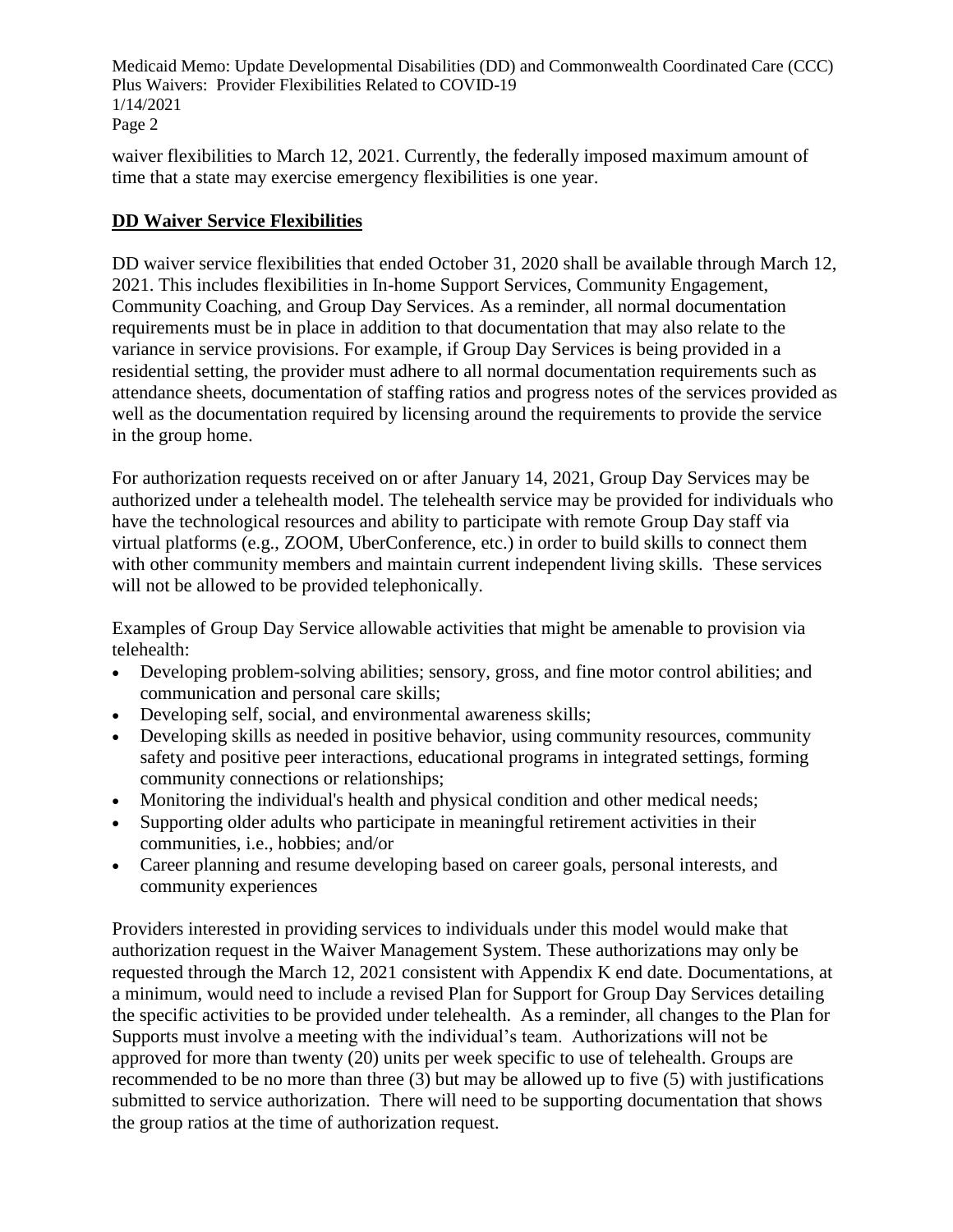Medicaid Memo: Update Developmental Disabilities (DD) and Commonwealth Coordinated Care (CCC) Plus Waivers:Provider Flexibilities Related to COVID-19 1/14/2021 Page 3

## **ADDITIONAL INFORMATION ON THE MEDICAID WAIVERS:**

### **DBHDS website**

**<http://www.dbhds.virginia.gov/individuals-and-families/developmental-disabilities/my-life-my-community>**

| *************************************                                                              |                                                                                                    |  |
|----------------------------------------------------------------------------------------------------|----------------------------------------------------------------------------------------------------|--|
| <b>PROVIDER CONTACT INFORMATION &amp; RESOURCES</b>                                                |                                                                                                    |  |
| Virginia Medicaid Web Portal                                                                       |                                                                                                    |  |
| <b>Automated Response System (ARS)</b>                                                             |                                                                                                    |  |
| Member eligibility, claims status,                                                                 | www.virginiamedicaid.dmas.virginia.gov                                                             |  |
| payment status, service limits, service                                                            |                                                                                                    |  |
| authorization status, and remittance                                                               |                                                                                                    |  |
| advice.                                                                                            |                                                                                                    |  |
| <b>Medicall (Audio Response System)</b>                                                            |                                                                                                    |  |
| Member eligibility, claims status,                                                                 |                                                                                                    |  |
| payment status, service limits, service                                                            | 1-800-884-9730 or 1-800-772-9996                                                                   |  |
| authorization status, and remittance                                                               |                                                                                                    |  |
| advice.                                                                                            |                                                                                                    |  |
| <b>KEPRO</b>                                                                                       | https://dmas.kepro.com/                                                                            |  |
| Service authorization information for                                                              |                                                                                                    |  |
| fee-for-service members.                                                                           |                                                                                                    |  |
| <b>Managed Care Programs</b>                                                                       |                                                                                                    |  |
| Medallion 4.0, Commonwealth Coordinated Care Plus (CCC Plus), and Program of All-Inclusive Care    |                                                                                                    |  |
| for the Elderly (PACE). In order to be reimbursed for services provided to a managed care enrolled |                                                                                                    |  |
| individual, providers must follow their respective contract with the managed care plan/PACE        |                                                                                                    |  |
|                                                                                                    | provider. The managed care plan may utilize different guidelines than those described for Medicaid |  |
| fee-for-service individuals.                                                                       |                                                                                                    |  |
| <b>Medallion 4.0</b>                                                                               | http://www.dmas.virginia.gov/#/med4                                                                |  |
| <b>CCC Plus</b>                                                                                    | http://www.dmas.virginia.gov/#/cccplus                                                             |  |
| <b>PACE</b>                                                                                        | http://www.dmas.virginia.gov/#/longtermprograms                                                    |  |
| <b>Magellan Behavioral Health</b>                                                                  | www.MagellanHealth.com/Provider                                                                    |  |
| <b>Behavioral Health Services</b>                                                                  | For credentialing and behavioral health service information,                                       |  |
| Administrator, check eligibility, claim                                                            | visit:                                                                                             |  |
| status, service limits, and service<br>authorizations for fee-for-service                          | www.magellanofvirginia.com, email:                                                                 |  |
| members.                                                                                           | VAProviderQuestions@MagellanHealth.com,or<br>Call: 1-800-424-4046                                  |  |
| <b>Provider HELPLINE</b>                                                                           |                                                                                                    |  |
| Monday-Friday 8:00 a.m.-5:00 p.m.                                                                  | 1-804-786-6273                                                                                     |  |
| For provider use only, have Medicaid                                                               | 1-800-552-8627                                                                                     |  |
| Provider ID Number available.                                                                      |                                                                                                    |  |
| Aetna Better Health of Virginia                                                                    | www.aetnabetterhealth.com/Virginia                                                                 |  |
|                                                                                                    | 1-800-279-1878                                                                                     |  |
|                                                                                                    |                                                                                                    |  |